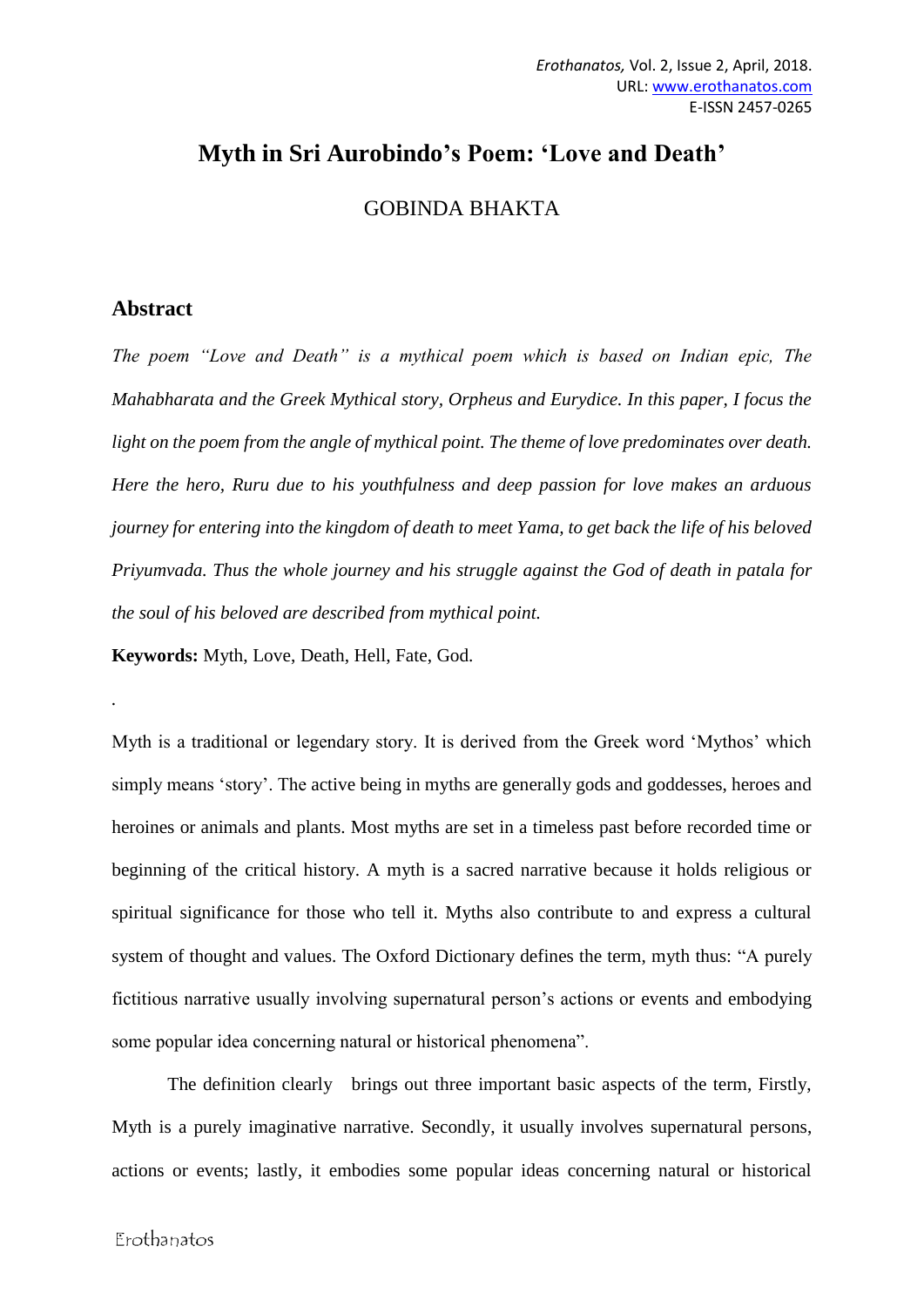phenomena. The definition gives in Roger Fowler's 'A dictionary of Modern Critical Terms (1973)' is more explicit for it gives almost all the important elements of the term 'Myth'. These are follows: (i) myth is a story of indefinite origin or authorship; (ii) it either accompanies or helps to explain some religious belief; (iii) the subject may be of an incredible or supernatural nature; (iv) the subject may establish a change in the workings of the universe or in the social life of mankind.

The poem "Love and Death", a Hindu symbolic mythical poem is the first narrative poem in which Sri Aurobindo expresses the triumph of love over death. The story of the poem is taken from the Adi Parba of the epic *The Mahabharata* and from the Greek Mythology of *Orpheus and Eurydice*. The poem was written by him when he returned in Indian from England spending his childhood, educational period there. During that period he was acquainted with the classical Greek and Latin literature and translated those texts into English or vice versa for preparing in his examination there. So the Greek and Latin elements have already entered into his mind and heart. Thus the myth of Eurydice –Orpheus symbolising the triumph of love over death became the poet's lifetime passion seeking expression especially through his narrative poetry. After reaching in Indian from England, he was interested for studying *The Ramayana, The Mahabharata, The Gita, The Veda* and *The Upanishad.* He was attracted towards the Indian culture, ways of life, temperamental feeling and preferences for the all that was Indian.

There is a close similarity between the story of *Love and Death* and that of *Orpheus and Eurydice*. I focus on briefly the story of Orpheus and Eurydice. Orpheus was a musician who had the magical power to win the heart of every being by his soothing tune and even he could stop the course of river also by that power. Unfortunately one day a snake bit his wife, Eurydice and she died. So he decided to go to hell to meet the God of Death to get back her life. In the underworld of God of death he played his musical instrument, lyre to express his saddest grief and thus he won the heart of Hades, the God of Death. Ultimately he released the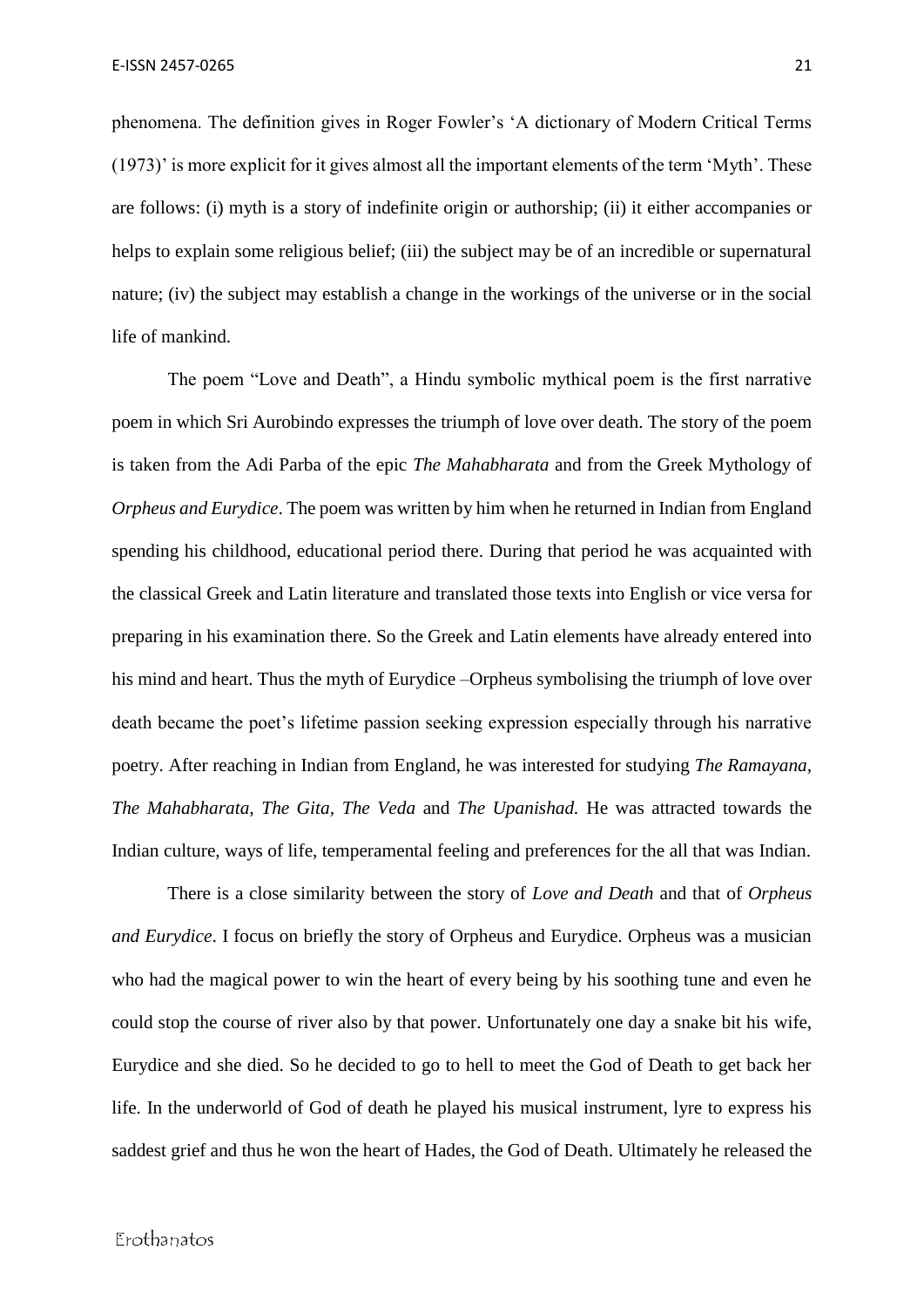soul of Eurydice with condition. Thus Sri Aurobindo has taken this basic plot from this mythical poem and built up this Indian poem based on Greek Myth.

The story has also close association with the Indian Epic, *The Mahabharata*. The plot of the story of *Love and Death* which is found in it is stated here briefly. One day Ruru,the hero saw Pramadvara, heroine in the woods, playing with her friends. He fell in love with her and proposed to marry her. So both the family consented to this marriage but suddenly one day Pramadvara died due to the biting of a snake. On seeing the sorrow of Ruru, Devadutta, the mess anger from God came to him and promised him to get back her life on the condition of giving the half span of his life. Ruru accepted the deal and became happy to get back her in his life. Then they both got married. Then he took vow of killing all the serpents he saw. One day while he was about to kill a snake like he had done before many, he heard a voice asking him to stop killing snake. Actually, it was the voice of serpent Dundubha who was actually a Muni turned into a snake by the curse of the Rishi Khadama. He was happy at last to get rid of from the cursed life of snake by the meeting of Ruru who was destined to release him from this curse.

In a letter Sri Aurobindo spoke to his brother about myth,

I would carefully distinguish between two types of myth, the religiousphilosophical allegory and the genuine secular legend. The former is beyond the pale of profitable argument. Created by the allegorical and symbolising spirit of medieval Hinduism, the religious myths are a type of poetry addressed to a particular mental constitution, and the sudden shock of the bizarre repels occidental imagination the moment it comes in contact with Puranic literature, reveals to us where the line lies that must eternally divide East from West. (Letters of Sri Aurobindo 45)

The poem, "Love and Death" is composed in June –July 1899 and falls thus well with the Baroda Period. In the poem of 'Love and Death' Ruru, the great grandson of Bhrigu Muni was born to Rishi Pramati and Apsara Gritachee. Pramadvara was the daughter of Menaka, an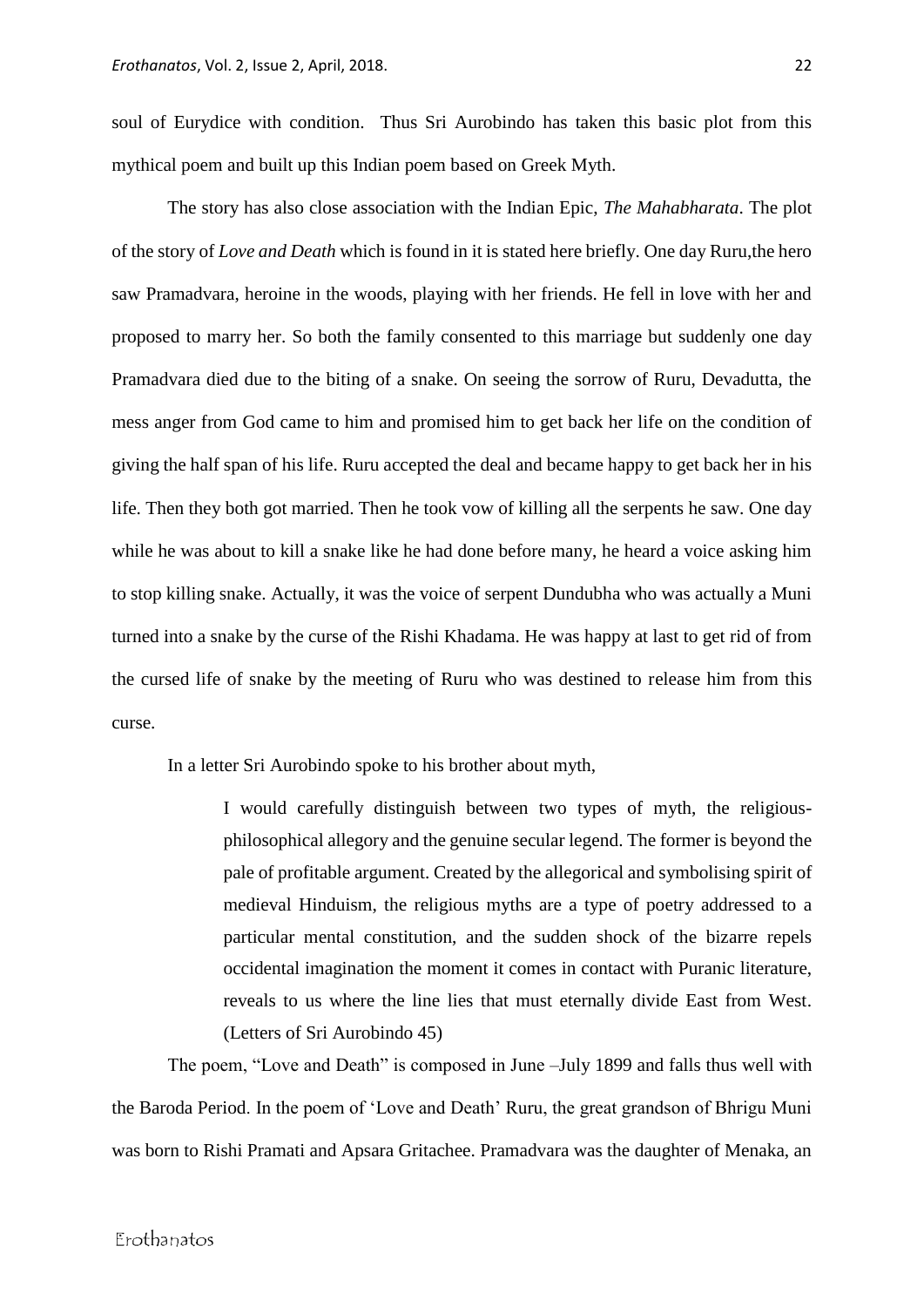Apsara and Vishwavasu, the Gandharva King. She was brought up by Sthulakesha, the rishi with natural beauty of the forest and its grandeur. She is so bright and lovely that he named her Pramadvara 'the most beautiful among women'. Sri Aurobindo deviates a little for he mentions Chitroruth, the Gandharva king as the father of Pramadvara and substitutes Priyumvada for Pramadvara to suit the English tongue.

The poem is romantic narrative that revolves around Ruru, son of Chyavan and grandson of Bhrigu, the Risi of Vedic literature. The poet describes Ruru's birth with some details-

> He has the blood of Gods and Titans old An Apsara his mother liquid-orbed Bore to the youthful Chyavan's strong embrace This passionate face of earth with Eden touched.

Ruru who had 'become a great Rishi like his father' was in his youth "engrossed with his love for a beautiful girl whom he had made his wife, the daughter of the Gandhurva king, Chitroruth, by the sky-nymph Menaca."(SABCL 27)

'In the Woodlands of the bright and early world', Ruru and Priyumvada were so happy and absorbed in their young life that they thought they existed only for each other. The earth then was full of lofty tress and teeming with life. The feelings and love of Priyumvada are described thus-

> When love was to himself yet new and warm And stainless, played like morning with flower Ruru with his young bride Priyumvada.

……………………………………………

To love, to Ruru; Ruru, a happy flood

Of passion round a lotus dancing thrilled,

Blinded with his soul's waves Priyumvada. (2-9)

The emotional touch of love change the mundane feeling and thought of Ruru and Priyumvada "To him the earth was a bed for this sole flower/ To her all the world was filled with his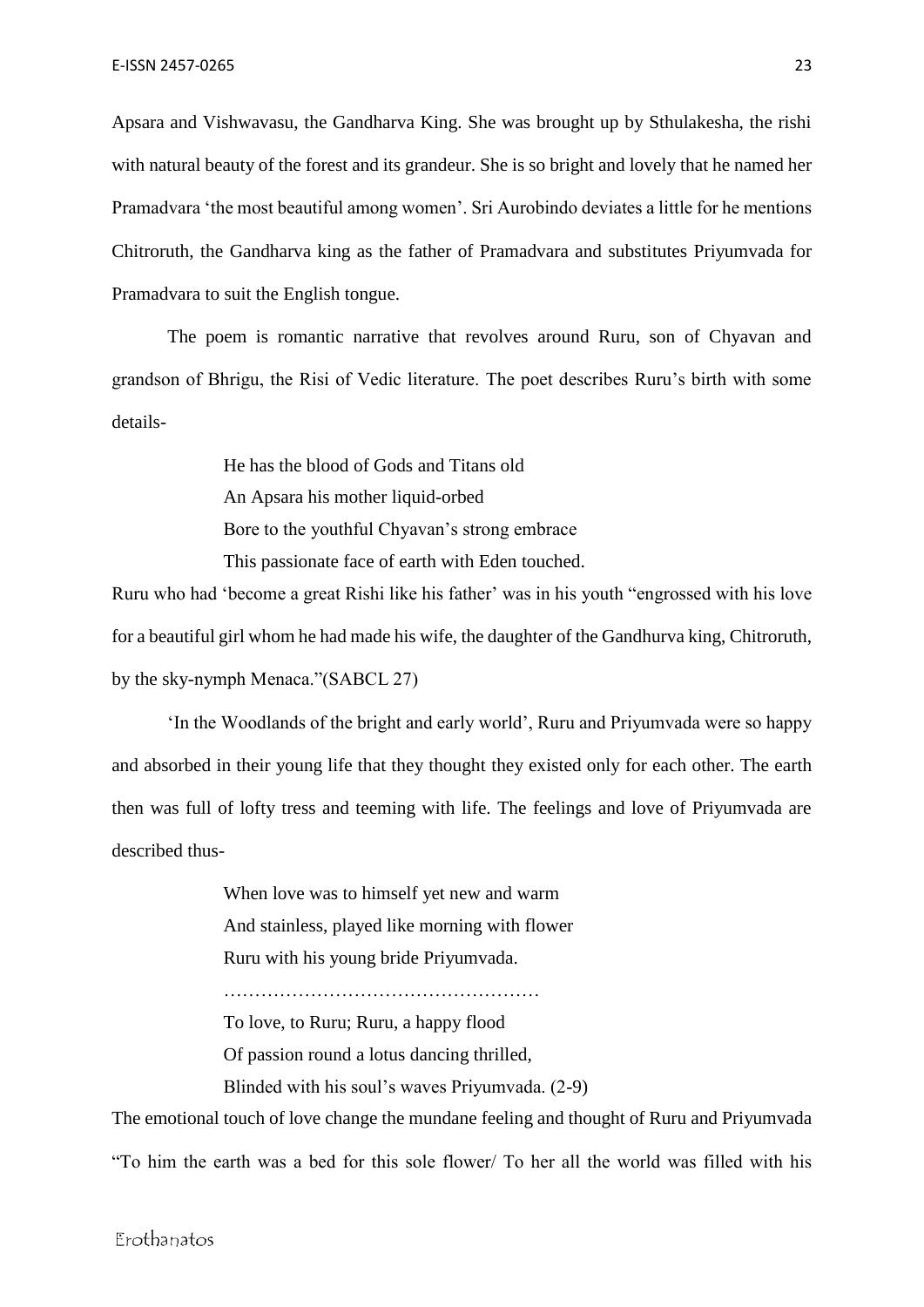embrace". (10-11) Ruru loved his daily duties and always came back to his young bride, eager to feel her glad beauty. He was overwhelmed with joy with love and light of hope to lead a happy conjugal life.

But suddenly one day when Ruru was coming back to her and on hearing 'at once his footsteps' had looked up smiling, a snake- bite killed her. He was so stunned by this unexpected loss that he sat unable to move. The pathos and the deep tragedy of the untimely death of Priyumvada is vividly sketched by the poet thus, '…O love!/ Alas the green dear home that I must leave/ So early!" (13-14).

God was frighten by his utter silence of losing Priyumvada from his life. But he never allowed sorrow to overcome him. The God realised his condition and sent a messenger to the Ashwatha tree. Agni himself appeared and requested it to sacrifice itself so as to make Ruru transform into illusioned world of realising the presence the of his beloved Priyumvada. But as soon as he understood how his sensation was deprived by false illusion, being angry he burnt the half of the tree. But he soon regretted his anger to have burned an innocent tree. During his wandering in the forest he met the god of love, Madan. Ruru asked him for only one boon: the power to find Priyumvada and bring her back to life. Madan showed him the way, gave him a magic flower to protect him through his hazardous journey and disappeared.

With the help of flower Ruru entered into the world of 'untimely dead'. He moved into the hall of the 'God Death'. Here Yama and 'Vast Time and irreparable Death' sit together and Yama tried to dissuade him and explained the different stages in life. He convinced Ruru to go back to earth as the laws of life and death could not be changed at the demand of one man. But Ruru did not give up his hope of returning the life of Priyumvada. So he was warned that at the cost half the span of his own life he could get Priyumvada back. Gathering the courage he accepted the deal and he hurled himself to the feet of the God of Death. Even he had to cross twelve times the river of Boithorini to reach the lowest kingdom of hell. Then he approached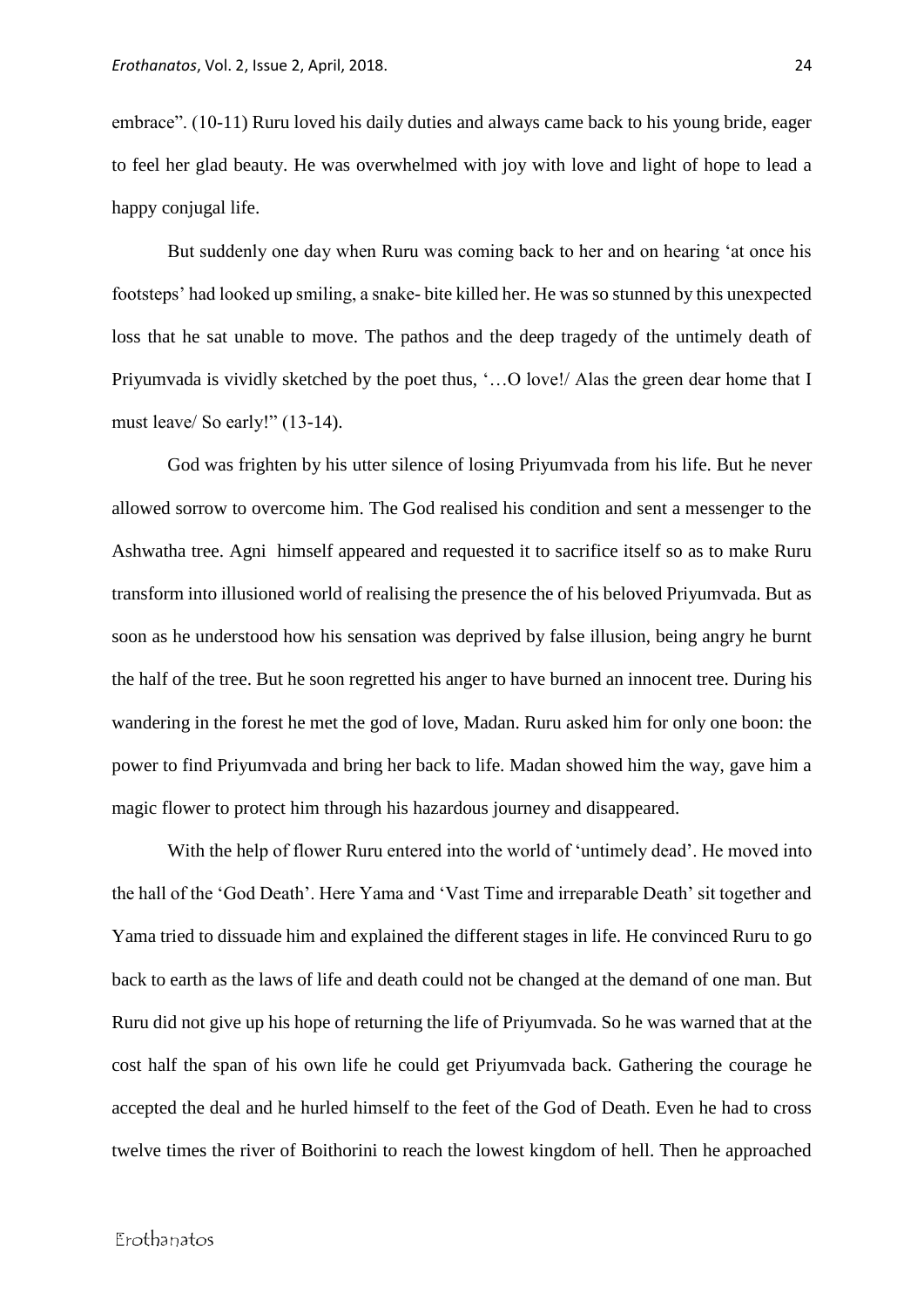to her and at his touch her drooping form comes to life. Then Ruru woke up 'as on bed' surfacing from his strange journey. Gradually he got back his consciousness from the world of hell to the real world of '…grass and dense trees/And sunshine…' And soon, the warmth of the old essential Earth surrounds them. The continuity of life is established. '…the earth breathed round them, / Glad of her children, and the koil's voice/Persisted in the morning of the world' (30-33).

In this poem the central focus is on the contrast between the powers of God of Love and the God of death i.e Kama verses Yama but both these gods have shades of their Greek counterparts as they have been found in this work.

In a letter to his brother Monmohan he compares the Ruru myth to the Orpheus and Eurydice's story of the Greek myth.

> … The incident of Orpheus's descent into Hades, his conquering Death and Hell by his music and harping his love back to sunlight and the tragic of losing her at the moment of success through a natural and beautiful human weakness has infinite fancy pathos, trembling human emotion. ( ISMAP 190)

Through the composition of the poem, "Love and Death", Sri Aurobindo has shown the use of Indian Myth and legends. The concept of myth is hidden in the poem. The story of Love and Death is based on *Mahabharata* which is the store house of different tales and myths. The concept of God of Love, kama or Madan and the God of death, Yama who is surrounded by serpents are the all mythical references. Yama and his hell have a close affinity with the Greek myth. In this context, Sunayana Panda spoke in her article "Influence of Greek Mythology in Love and death"

Yama has a poise and a wisdom which has a human quality and in this it makes him more Greek than Indian. Even the underworld where he lives has a striking resemblance as it is described in Greek myths. Ruru must first cross a river which divides the living from the dead, on which a boatman appears. This immediately reminds us of the river Styx and Charon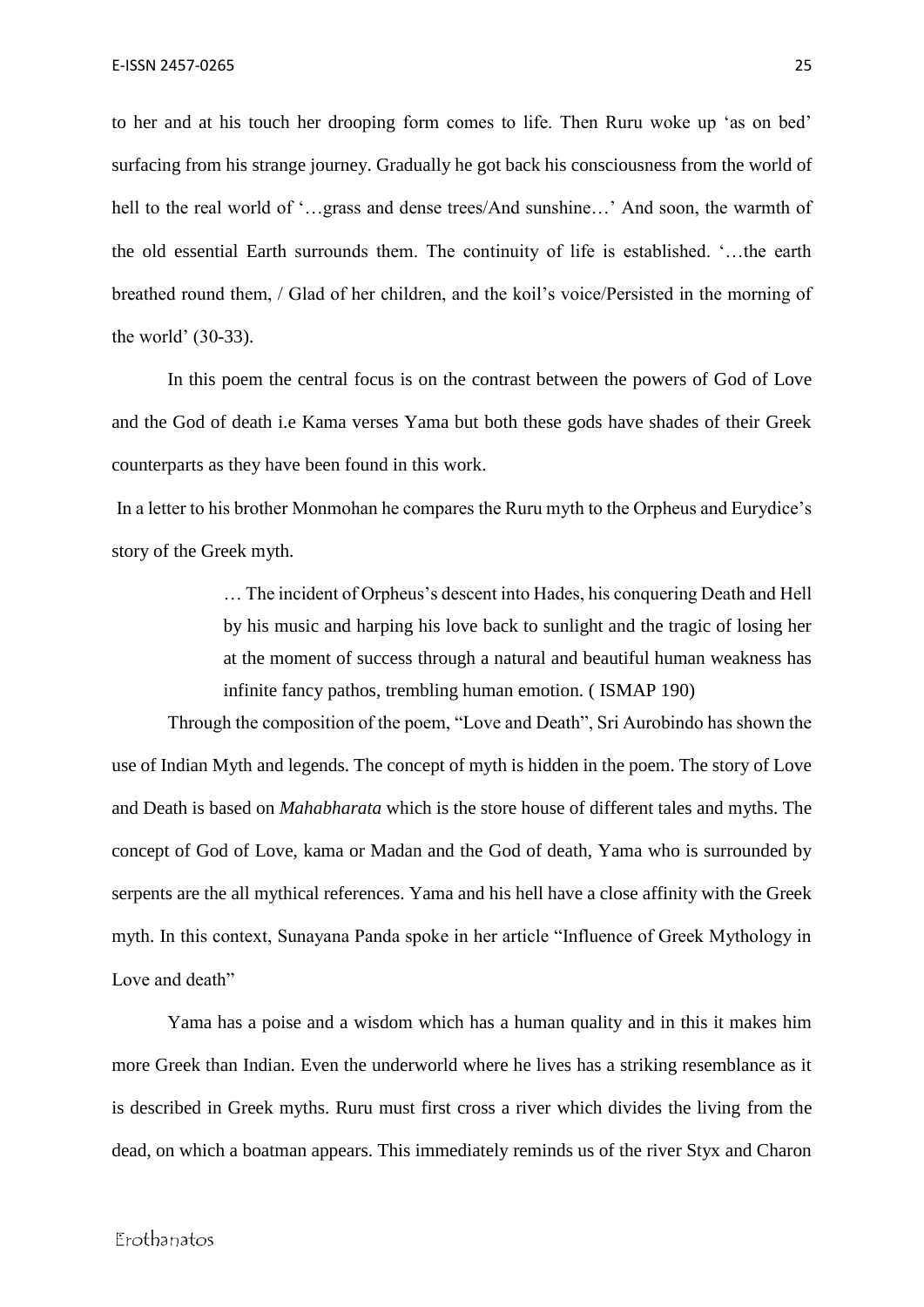who in Greek myths ferries the dead across the river. At the place of Yama, Ruru even sees a three-headed dog, which once again is reminiscent of Cerbeus of Greek mythology. (Reddy 138)

The reference of Patala i.e. Hell and its pictorial references and Ruru's descent into underworld described by Aurobindo are vivid and explicit on the ground of myth. The God and fate dominate over human thought and feelings. The descent of the anger of Ruru converted into fire that destroyed the Uswutta tree.

> … O uswutth-tree, wantonly who hast mocked My anguish with the wind, but thou no more Have joy of the cool wind nor green delight, But live thy guilty leaves in fire, so long As Aryan wheels by thy doomed shadow vast Thunder to war, nor bless with cool wide waves Lyric Saruswathi nations impure" (4-10)

Sri Aurobindo has chosen the structure of mythical story to justify the ways of God to men like Milton has done in the epic *Paradise Lost*. He treated theme based on human experience. Even he dealt with gods as human beings who cannot escape from the clutches of the Fate, the visible experience moulded by the Time and the will, the supreme commander of the Universe. Hera said to Zeus in *Iliad* by Homer.

> All things are by Time and the will eternal that moves us And for each birth its hour is set in the night or the dawning There is an hour for knowledge, an hour to forget and to labour. (*The Epic Chapter iv- 400)*

He is a scientific analyser of the bonding between god and human being. Following the typical concept of Hindu religion as God remains in the soul of human being. Sri Aurobindo portrays each character participating war as an echo of divine soul. Sri Aurobindo's emphasis on the existence of the Divine reality in the mythical story makes it universal.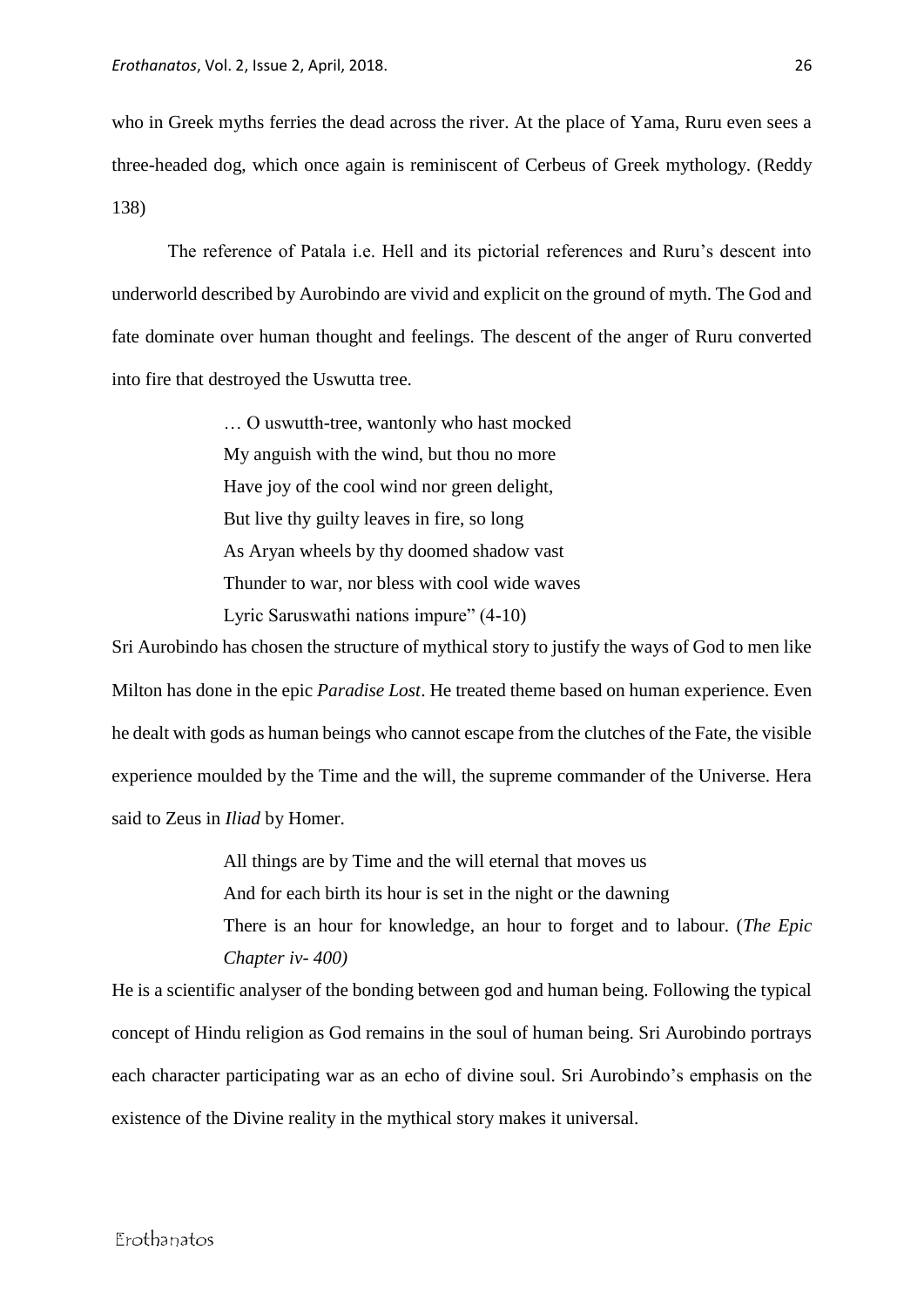The myth of Ruru has a symbolic meaning. Ruru is the ideal husband and lover of his wife, he does not hesitate to give away half of his life in order to regain her spirit from *patala*  to life. The picture of Hell in words is so vivid that its fearful atmosphere flashes in mind. The sole theme of the poem is that love can conquer death and even any obstacle in dark hell. "The interpretive vision and idea have in the presentation to seem to arise out of inner mind life of vital types of the human soul or individual representative of it through an evolution of speech leading to an evolution of action" (Future Poetry).

This narrative poem makes a great platform for next great epic, "The Savitri". The seed of the theme of love and death is explicitly manifested in the epic. So the mini epic "love and death" is the source of inspiration for the grand mythical and symbolic epic, "The Savitri" where the love dominates and defeats the death that is described vividly through different stages there.

Man has to solve the problem of life from within his inner being. Man's ascent to the spirit and the descent of the spirit into humanity can transform the earthly nature. Humanity awaits this new birth for the solution of painful problem of life. "Myths are said to originate in collective desire, a sort of wish-fulfilment. And this desire of overcoming the powers of death has been in the heart of mankind for a long time indeed, if not to conquer wholly then at least to lessen its inexorable clutches" (Panda 137). Sri Aurobindo's poem "love and Death" brings us hope, for he shows us that the only power which can save this world from that dark shadow is Love.

## **WORKS CITED**

"Epics" .Chapter IV. [www.Shodhganga.inflibnet.ac.in.](http://www.shodhganga.inflibnet.ac.in/) Web. 25 March, 2018. Feys, J. *Sri Aurobindo's Treatment of Hindu Myth*. Calcutta: Firma KLM Private Limited, 1983. Print.